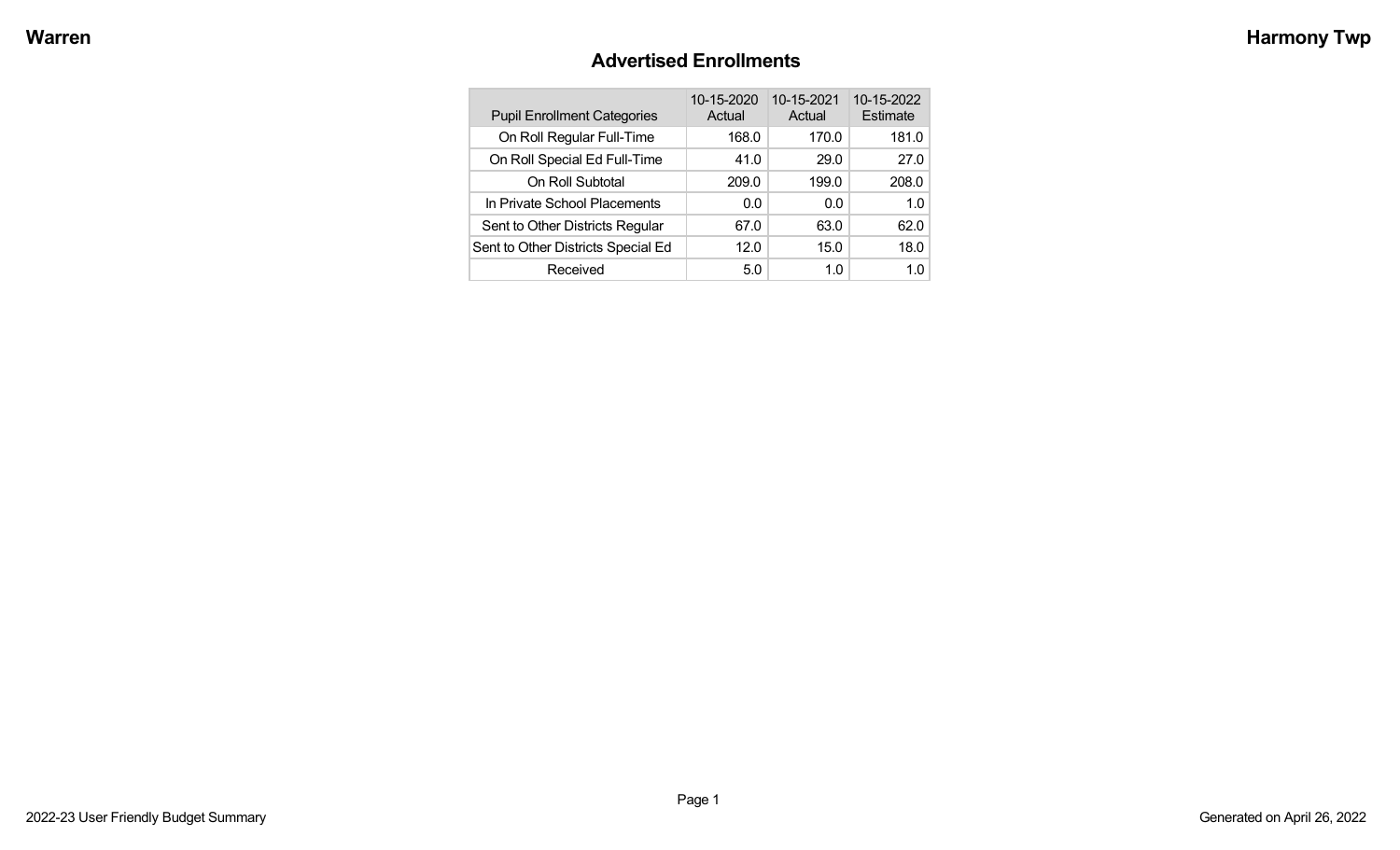#### **Advertised Revenues**

| <b>Budget Category</b>                             | Description                                                                            | Account      | 2020-21<br>Actual | 2021-22<br>Revised            | 2022-23<br>Proposed           |
|----------------------------------------------------|----------------------------------------------------------------------------------------|--------------|-------------------|-------------------------------|-------------------------------|
|                                                    | Local Tax Levy                                                                         | 10-1210      | 6,255,541         | 6,255,541                     | 6,255,541                     |
|                                                    | <b>Total Tuition</b>                                                                   | 10-1300      | 38,600            | 25,000                        | 25,000                        |
| <b>General Fund Revenues from Local Sources</b>    | <b>Unrestricted Miscellaneous Revenues</b>                                             | 10-1XXX      | 1,291             | 3,000                         | 500                           |
|                                                    | Interest Earned on Maintenance Reserve                                                 | 10-1XXX      | 0                 | 75                            | 10                            |
|                                                    | Interest Earned on Capital Reserve Funds                                               | 10-1XXX      | 0                 | $\mathbf 0$                   | 20                            |
|                                                    | <b>Total Revenues from Local Sources</b>                                               |              |                   | 6,295,432 6,283,616 6,281,071 |                               |
|                                                    | <b>Categorical Transportation Aid</b>                                                  | 10-3121      | 146,873           | 146,873                       | 146,873                       |
|                                                    | <b>Categorical Special Education Aid</b>                                               | 10-3132      | 235,642           | 230,814                       | 215,192                       |
| <b>General Fund Revenues from State Sources</b>    | <b>Categorical Security Aid</b>                                                        | 10-3177      | 31,434            | 31,434                        | 31,434                        |
|                                                    | <b>Other State Aids</b>                                                                | 10-3XXX      | 1,160             | $\Omega$                      | $\Omega$                      |
|                                                    | <b>Total Revenues from State Sources</b>                                               |              | 415,109           | 409,121                       | 393,499                       |
|                                                    | <b>Budgeted Fund Balance-Operating Budget</b>                                          | $10 - 303$   | $\Omega$          | 450,000                       | 450,000                       |
|                                                    | Withdrawal from Capital Reserve for Excess Cost and Other Capital Projects             | 10-309       | $\mathbf{0}$      | 503,615                       | $\mathbf 0$                   |
| <b>General Fund Revenues from Other Sources</b>    | Withdrawal from Maintenance Reserve                                                    | 10-310       | $\Omega$          | 325,000                       | 330,000                       |
|                                                    | Adjustment for Prior Year Encumbrances                                                 |              | $\Omega$          | 23,000                        | $\mathbf{0}$                  |
|                                                    | Actual Revenues (Over)/Under Expenditures                                              |              | $-114,956$        | 0                             | $\mathbf{0}$                  |
| <b>General Fund Revenues</b>                       | <b>Total Operating Budget</b>                                                          |              |                   |                               | 6,595,585 7,994,352 7,454,570 |
|                                                    | <b>Student Activity Fund Revenue</b>                                                   | 20-1760      | 19,535            | $\mathbf 0$                   | $\mathbf{0}$                  |
| Special Revenue Fund Revenues from Local Sources   | <b>Other Revenue from Local Sources</b>                                                | 20-1XXX      | 3,400             | $\mathbf 0$                   | $\mathbf 0$                   |
|                                                    | <b>Total Revenues from Local Sources</b>                                               | 20-1XXX      | 22,935            | $\mathbf 0$                   | $\mathbf 0$                   |
|                                                    | Title I                                                                                | 20-4411-4416 | 41,838            | 35,506                        | 30,500                        |
|                                                    | Title II                                                                               | 20-4451-4455 | 7,345             | 6,334                         | 5,000                         |
|                                                    | Title IV                                                                               | 20-4471-4474 | 10,000            | 10,000                        | $\mathbf{0}$                  |
|                                                    | <b>ARP-IDEA Preschool</b>                                                              | 20-4409      | $\mathbf 0$       | 801                           | $\mathbf 0$                   |
| Special Revenue Fund Revenues from Federal Sources | <b>ARP-IDEA Basic</b>                                                                  | 20-4419      | $\mathbf 0$       | 9,398                         | $\mathbf 0$                   |
|                                                    | IDEA Part B (Handicapped)                                                              | 20-4420-4429 | 73,633            | 69,534                        | 60,000                        |
|                                                    | ARP-ESSER Subgrant-Accelerated Learning Coaching and Educator Support Grant            | 20-4541      | $\mathbf 0$       | $\mathbf 0$                   | 25,000                        |
|                                                    | ARP-ESSER Subgrant-Evidence-Based Summer Learning and Enrichment Activities Grant      | 20-4542      | 0                 | $\mathbf{0}$                  | 20,000                        |
|                                                    | ARP-ESSER Subgrant-Evidence-Based Comprehensive Beyond the School Day Activities Grant | 20-4543      | $\Omega$          | 0                             | 20,000                        |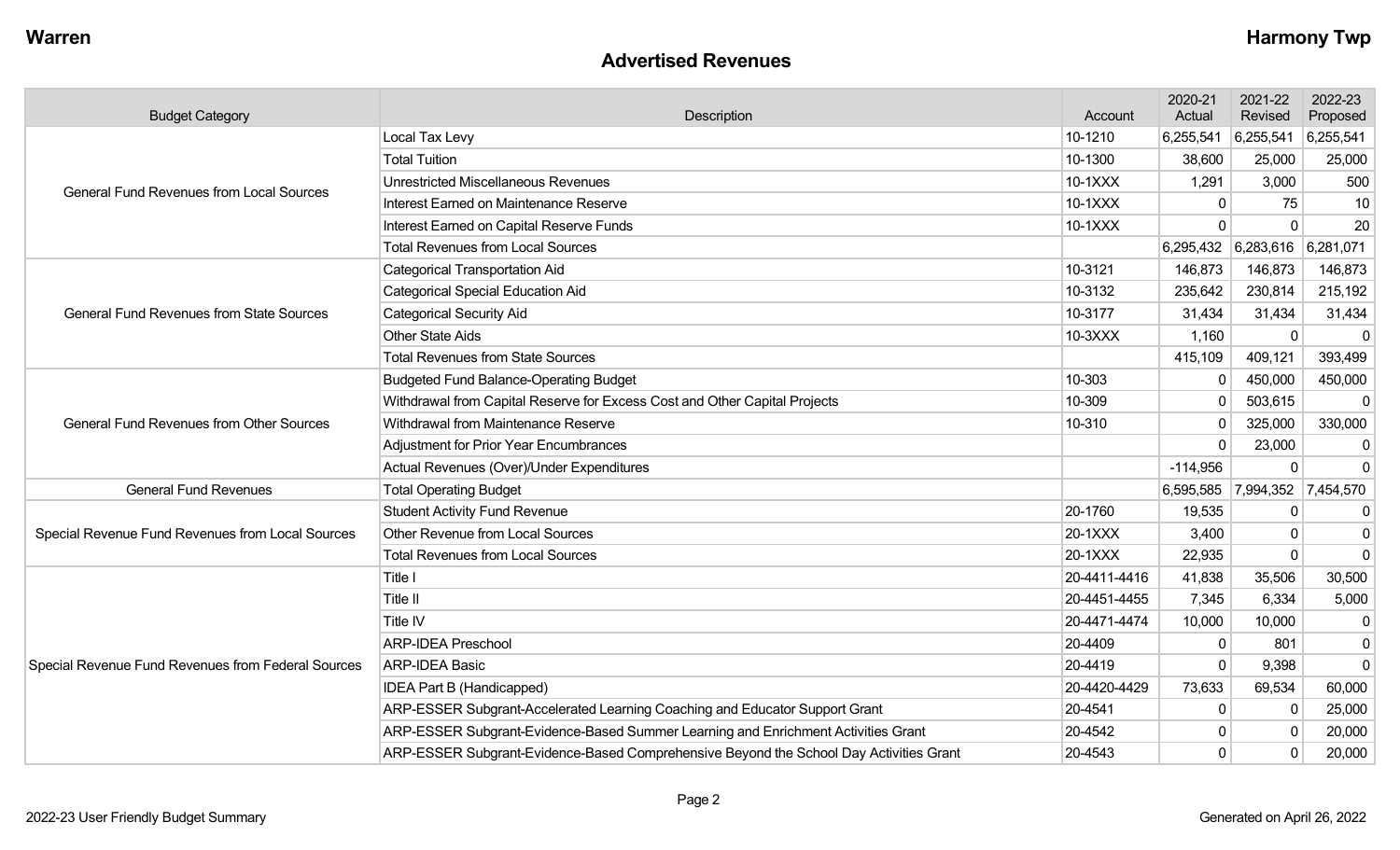#### **Advertised Revenues**

| <b>Budget Category</b>                             | Description                                                                                             | Account | 2020-21<br>Actual | 2021-22<br>Revised                | 2022-23<br>Proposed |
|----------------------------------------------------|---------------------------------------------------------------------------------------------------------|---------|-------------------|-----------------------------------|---------------------|
|                                                    | ARP-ESSER Subgrant-New Jersey Tiered System of Supports (NJTSS) Mental Health Support Staffing<br>Grant | 20-4544 |                   | 0                                 | 22,500              |
|                                                    | <b>ARP-ESSER</b>                                                                                        | 20-4540 |                   | $\Omega$                          | 148,550             |
|                                                    | <b>CARES Act Education Stabilization Fund</b>                                                           | 20-4530 | 33,471            | 0                                 | $\overline{0}$      |
| Special Revenue Fund Revenues from Federal Sources | Coronavirus Relief Fund (CRF)                                                                           | 20-4532 | 11,718            | 0                                 | $\overline{0}$      |
|                                                    | <b>CRRSA Act-ESSER II</b>                                                                               | 20-4534 | 0                 | 132,164                           | 0                   |
|                                                    | <b>CRRSA Act-Learning Acceleration Grant</b>                                                            | 20-4535 |                   | 25,000                            | 0                   |
|                                                    | Other                                                                                                   | 20-4XXX | 24,499            | 5,980                             | 2,000               |
|                                                    | <b>CRRSA Act-Mental Health Grant</b>                                                                    | 20-4536 |                   | 45,000                            | $\overline{0}$      |
|                                                    | <b>Total Revenues from Federal Sources</b>                                                              |         | 202,504           | 339,717                           | 333,550             |
| Special Revenue Fund Revenues                      | <b>Total Grants and Entitlements</b>                                                                    |         | 230,816           | 339,717                           | 333,550             |
| All Fund Revenues                                  | <b>Total Revenues/Sources</b>                                                                           |         |                   | $6,826,401$ $8,334,069$ 7,788,120 |                     |
| Revenues Net of Transfers                          | <b>Total Revenues/Sources Net of Transfers</b>                                                          |         |                   | 6,826,401 8,334,069 7,788,120     |                     |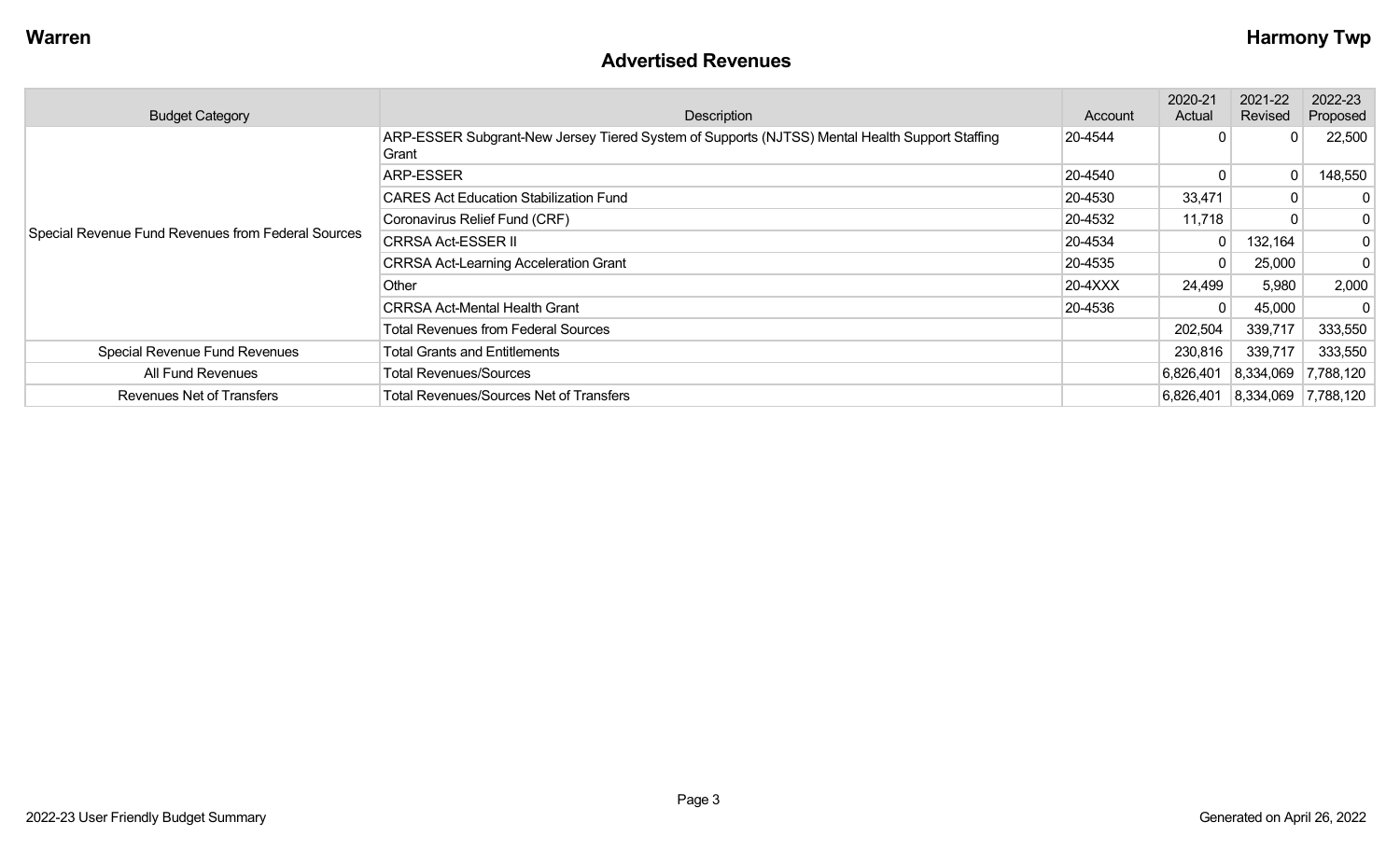# **Advertised Appropriations**

| <b>Budget Category</b>                               | Description                                                                        | Account        | 2020-21<br>Actual | 2021-22<br>Revised            | 2022-23<br>Proposed |
|------------------------------------------------------|------------------------------------------------------------------------------------|----------------|-------------------|-------------------------------|---------------------|
|                                                      | <b>Regular Programs-Instruction</b>                                                | 11-1XX-100-XXX | 1,749,290         | 885,634                       | 1,959,603           |
|                                                      | <b>Special Education-Instruction</b>                                               | 11-2XX-100-XXX | 367,651           | 406,589                       | 404,739             |
|                                                      | <b>Basic Skills/Remedial-Instruction</b><br>11-230-100-XXX                         |                | 136,263           | 142,665                       | 147,684             |
| General Fund Current Expenses for Instruction        | School-Sponsored Cocurricular or Extracurricular Activities-Instruction            | 11-401-100-XXX | 19,985            | 31,600                        | 29,600              |
|                                                      | Before/After School Programs                                                       | 11-421-XXX-XXX | 4,193             | 25,000                        | 25,000              |
|                                                      | <b>Summer School</b>                                                               | 11-422-XXX-XXX | 1,681             | 27,978                        | 21,500              |
|                                                      | Undistributed Expenditures-Instruction (Tuition)                                   | 11-000-100-XXX | 1,530,078         | ,646,256                      | ,645,496            |
|                                                      | Undistributed Expenditures-Attendance and Social Work                              | 11-000-211-XXX | 21,156            | 23,108                        | 23,773              |
|                                                      | Undistributed Expenditures-Health Services                                         | 11-000-213-XXX | 72,833            | 75,403                        | 79,797              |
|                                                      | Undistributed Expenditures-Speech, OT, PT and Related Services                     | 11-000-216-XXX | 102,083           | 112,843                       | 123,223             |
|                                                      | Undistributed Expenditures-Other Support Services, Students-Extraordinary Services | 11-000-217-XXX | 82,682            | 74,810                        | 35,909              |
|                                                      | Undistributed Expenditures-Guidance                                                | 11-000-218-XXX | 80,156            | 85,343                        | 87,297              |
|                                                      | Undistributed Expenditures-Child Study Teams                                       | 11-000-219-XXX | 129,247           | 125,343                       | 135,723             |
|                                                      | Undistributed Expenditures-Improvement of Instruction Services                     | 11-000-221-XXX | 1,615             | 10,500                        | 10,500              |
| General Fund Current Expenses for Support Services   | Undistributed Expenditures-Education Media Services/Library                        | 11-000-222-XXX | 63,846            | 77,429                        | 80,597              |
|                                                      | Undistributed Expenditures-Instructional Staff Training Services                   | 11-000-223-XXX | 3,788             | 14,500                        | 15,500              |
|                                                      | Undistributed Expenditures-Support Services-General Administration                 | 11-000-230-XXX | 165,157           | 173,764                       | 171,107             |
|                                                      | Undistributed Expenditures-Support Services-School Administration                  | 11-000-240-XXX | 120,805           | 129,915                       | 122,408             |
|                                                      | <b>Undistributed Expenditures-Central Services</b>                                 | 11-000-251-XXX | 129,850           | 133,708                       | 137,549             |
|                                                      | Undistributed Expenditures-Administrative InformationTechnology                    | 11-000-252-XXX | 35,719            | 45,347                        | 21,000              |
|                                                      | Undistributed Expenditures-Operation and Maintenance of Plant Services             | 11-000-26X-XXX | 602,895           | 678,778                       | 646,280             |
|                                                      | Undistributed Expenditures-Student Transportation Services                         | 11-000-270-XXX | 300,156           | 379,700                       | 437,510             |
|                                                      | Personal Services-Employee Benefits                                                | 11-XXX-XXX-2XX | 872,717           | 1,004,087                     | 1,091,006           |
|                                                      | <b>Total Undistributed Expenditures</b>                                            |                |                   | 4,314,783 4,790,834 4,864,675 |                     |
| General Fund Current Expenses for Increased Reserves | Interest Earned on Maintenance Reserve                                             | 10-606         | $\mathbf{0}$      | 75                            | 10                  |
| <b>General Fund Current Expenses</b>                 | <b>Total General Current Expense</b>                                               |                |                   | 6,593,846 7,310,375 7,452,811 |                     |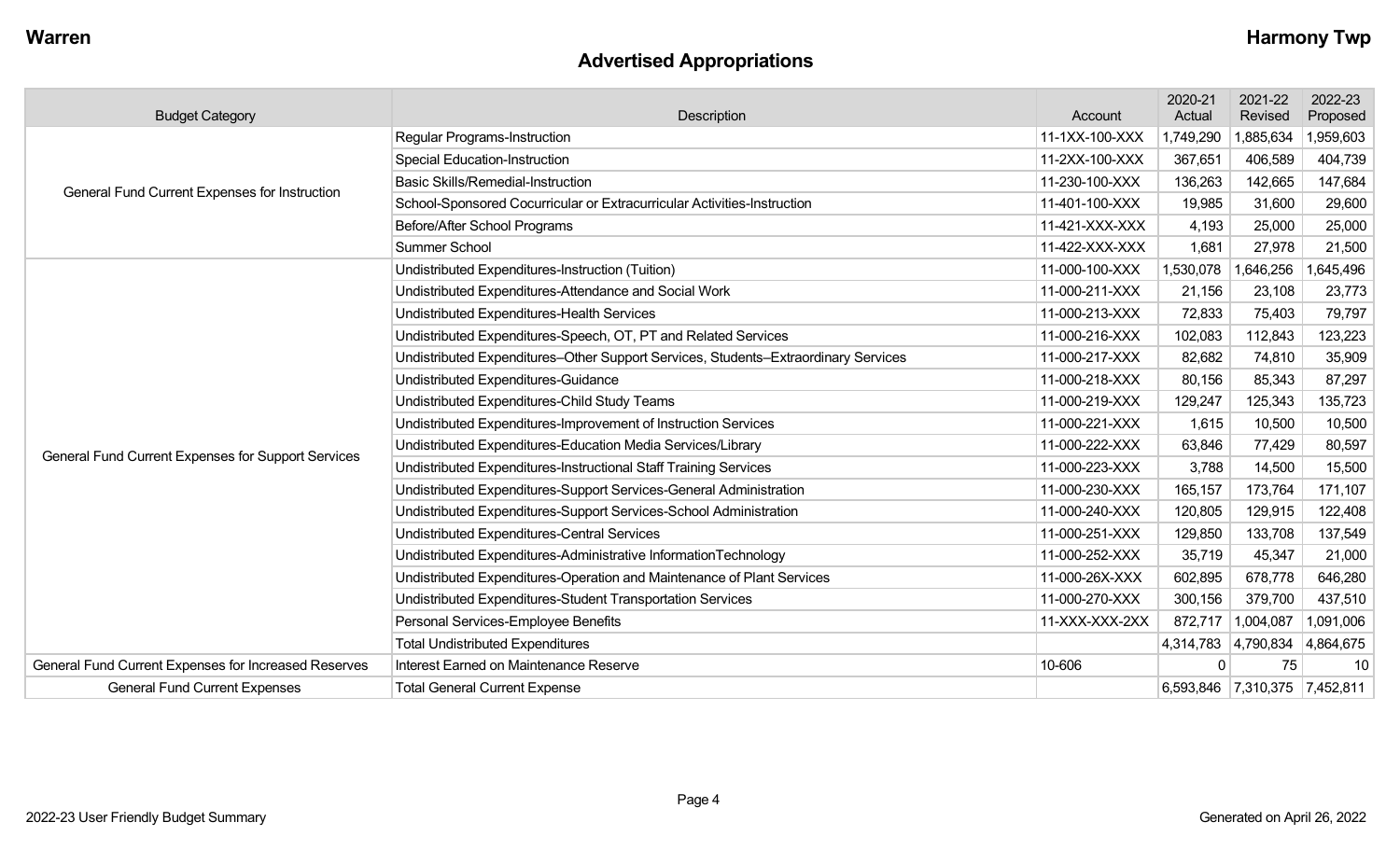# **Advertised Appropriations**

| <b>Budget Category</b>                                       | Description                                                                                             | Account        | 2020-21<br>Actual | 2021-22<br>Revised  | 2022-23<br>Proposed |
|--------------------------------------------------------------|---------------------------------------------------------------------------------------------------------|----------------|-------------------|---------------------|---------------------|
|                                                              | Equipment                                                                                               | 12-XXX-XXX-730 | 0                 | 3,623               | $\mathbf 0$         |
| <b>Capital Outlay</b>                                        | <b>Facilities Acquisition and Construction Services</b>                                                 | 12-000-400-XXX | 1,739             | 680,354             | 1,739               |
|                                                              | Interest Deposit to Capital Reserve                                                                     | 10-604         | $\mathbf{0}$      | $\mathbf{0}$        | 20                  |
|                                                              | <b>Total Capital Outlay</b>                                                                             |                | 1,739             | 683,977             | 1,759               |
| <b>General Fund Expenses and Transfers</b>                   | <b>General Fund Grand Total</b>                                                                         |                | 6,595,585         | 7,994,352 7,454,570 |                     |
| Special Revenue Fund Expenses for Grants and<br>Entitlements | Local Projects                                                                                          | 20-XXX-XXX-XXX | 3,400             | 0                   | -0                  |
|                                                              | Title I                                                                                                 | 20-XXX-XXX-XXX | 41,838            | 35,506              | 30,500              |
|                                                              | Title II                                                                                                | 20-XXX-XXX-XXX | 7,345             | 6,334               | 5,000               |
|                                                              | Title IV                                                                                                | 20-XXX-XXX-XXX | 10,000            | 10,000              | $\Omega$            |
|                                                              | IDEA Part B (Handicapped)                                                                               | 20-XXX-XXX-XXX | 73,633            | 69,534              | 60,000              |
|                                                              | <b>ARP-IDEA Basic Grant Program</b>                                                                     | 20-223-xxx-xxx | 0                 | 9,398               | 0                   |
|                                                              | ARP-IDEA Preschool Grant Program                                                                        | 20-224-XXX-XXX | $\Omega$          | 801                 | 0                   |
|                                                              | <b>CARES Act Education Stabilization Fund</b>                                                           | 20-477-XXX-XXX | 33,471            | 0                   | $\mathbf{0}$        |
|                                                              | Other                                                                                                   | 20-XXX-XXX-XXX | 24,499            | 5,980               | 2,000               |
|                                                              | Coronavirus Relief Fund (CRF) Grant Program                                                             | 20-479-XXX-XXX | 11,718            | $\mathbf{0}$        | 0                   |
| Special Revenue Fund Expenses for Federal Projects           | CRRSA Act-ESSER II Grant Program                                                                        | 20-483-xxx-xxx | 0                 | 132,164             | 0                   |
|                                                              | <b>CRRSA Act-Learning Acceleration Grant Program</b>                                                    | 20-484-xxx-xxx | $\mathbf 0$       | 25,000              | 0                   |
|                                                              | <b>CRRSA Act-Mental Health Grant Program</b>                                                            | 20-485-xxx-xxx | $\mathbf{0}$      | 45,000              | $\mathbf 0$         |
|                                                              | <b>ARP-ESSER Grant Program</b>                                                                          | 20-487-XXX-XXX | $\mathbf 0$       | 0                   | 148,550             |
|                                                              | ARP-ESSER Subgrant Accelerated Learning Coaching and Educator Support Grant                             | 20-488-xxx-xxx | 0                 | 0                   | 25,000              |
|                                                              | ARP-ESSER Subgrant Evidence-Based Summer Learning and Enrichment Activities Grant                       | 20-489-xxx-xxx | $\mathbf 0$       | $\mathbf 0$         | 20,000              |
|                                                              | ARP-ESSER Subgrant Evidence-Based Comprehensive Beyond the School Day Activities Grant                  | 20-490-xxx-xxx | $\mathbf 0$       | $\mathbf 0$         | 20,000              |
|                                                              | ARP-ESSER Subgrant New Jersey Tiered System of Supports (NJTSS) Mental Health Support Staffing<br>Grant | 20-491-xxx-xxx | $\mathbf{0}$      | 0                   | 22,500              |
|                                                              | <b>Total Federal Projects</b>                                                                           | 20-XXX-XXX-XXX | 202,504           | 339,717             | 333,550             |
| <b>Special Revenue Fund Expenses</b>                         | <b>Total Special Revenue Funds</b>                                                                      |                | 230,816           | 339,717             | 333,550             |
| All Fund Expenses                                            | <b>Total Expenditures/Appropriations</b>                                                                |                | 6,826,401         | 8,334,069           | 7,788,120           |
| <b>Expenses Net of Transfers</b>                             | <b>Total Expenditures Net of Transfers</b>                                                              |                | 6,826,401         | 8,334,069 7,788,120 |                     |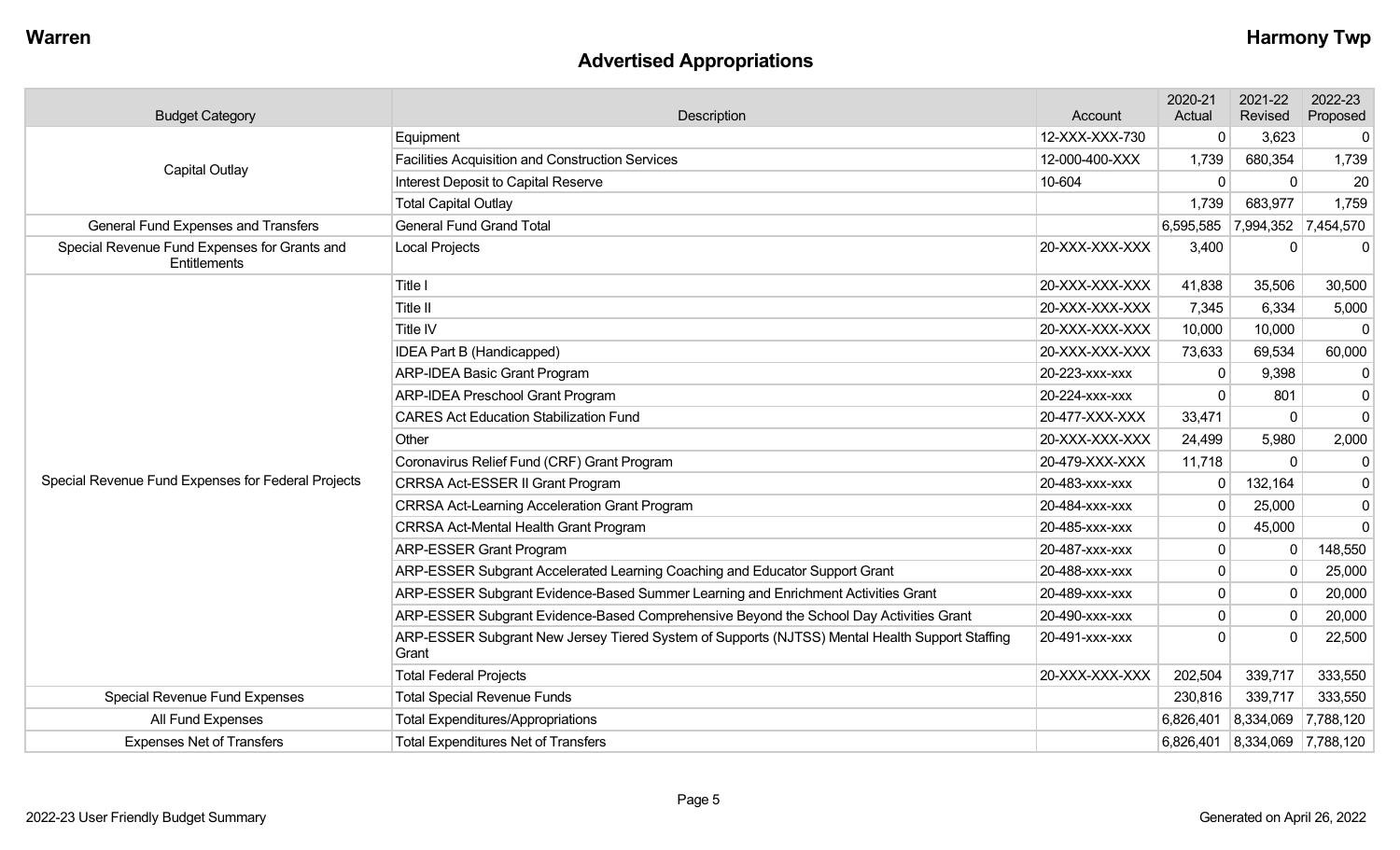# **Advertised Recapitulation of Balances**

| <b>Fund Balance Category</b>                   | <b>Budget Category</b>                                           | Audited<br><b>Balance</b><br>06/30/2020 | Audited<br><b>Balance</b><br>06/30/2021 | Estimated<br><b>Balance</b><br>06/30/2022 | <b>Estimated</b><br><b>Balance</b><br>06/30/2023 |
|------------------------------------------------|------------------------------------------------------------------|-----------------------------------------|-----------------------------------------|-------------------------------------------|--------------------------------------------------|
|                                                | <b>General Operating Budget</b>                                  | 699,751                                 | 699,153                                 | 700,000                                   | 250,000                                          |
| Unrestricted                                   | Repayment of Debt                                                | 0                                       | 0                                       |                                           |                                                  |
|                                                | Capital Reserve                                                  | 256                                     | 575,256                                 | 71,641                                    | 71,661                                           |
|                                                | <b>Adult Education Programs</b>                                  | 0                                       | 0                                       |                                           |                                                  |
|                                                | Maintenance Reserve                                              | 824,319                                 | 504,440                                 | 379,515                                   | 49,525                                           |
|                                                | Legal Reserve                                                    | 0                                       | $\Omega$                                |                                           |                                                  |
| <b>Restricted for General Operating Budget</b> | Unemployment Fund                                                | 208,039                                 | 208,039                                 | 208,039                                   | 208,039                                          |
|                                                | <b>Tuition Reserve</b>                                           | 0                                       | $\Omega$                                | 0                                         |                                                  |
|                                                | <b>Current Expense Emergency Reserve</b>                         | 0                                       | 0                                       | 0                                         |                                                  |
|                                                | Impact Aid Reserve for General Expenses (Sections 8002 and 8003) | 0                                       | $\Omega$                                | 0                                         |                                                  |
|                                                | Impact Aid Reserve for Capital Expenses (Sections 8007 and 8008) | 0                                       | 0                                       |                                           |                                                  |
|                                                | <b>Student Activity Fund</b>                                     | 13,361                                  | 7,984                                   | 7,984                                     | 7,984                                            |
| Restricted for Special Revenue Fund            | Scholarship Fund                                                 | $\Omega$                                | $\Omega$                                | 0                                         |                                                  |
| Restricted for Repayment of Debt               | Restricted for Repayment of Debt                                 | 0                                       | 0                                       | 0                                         | 0                                                |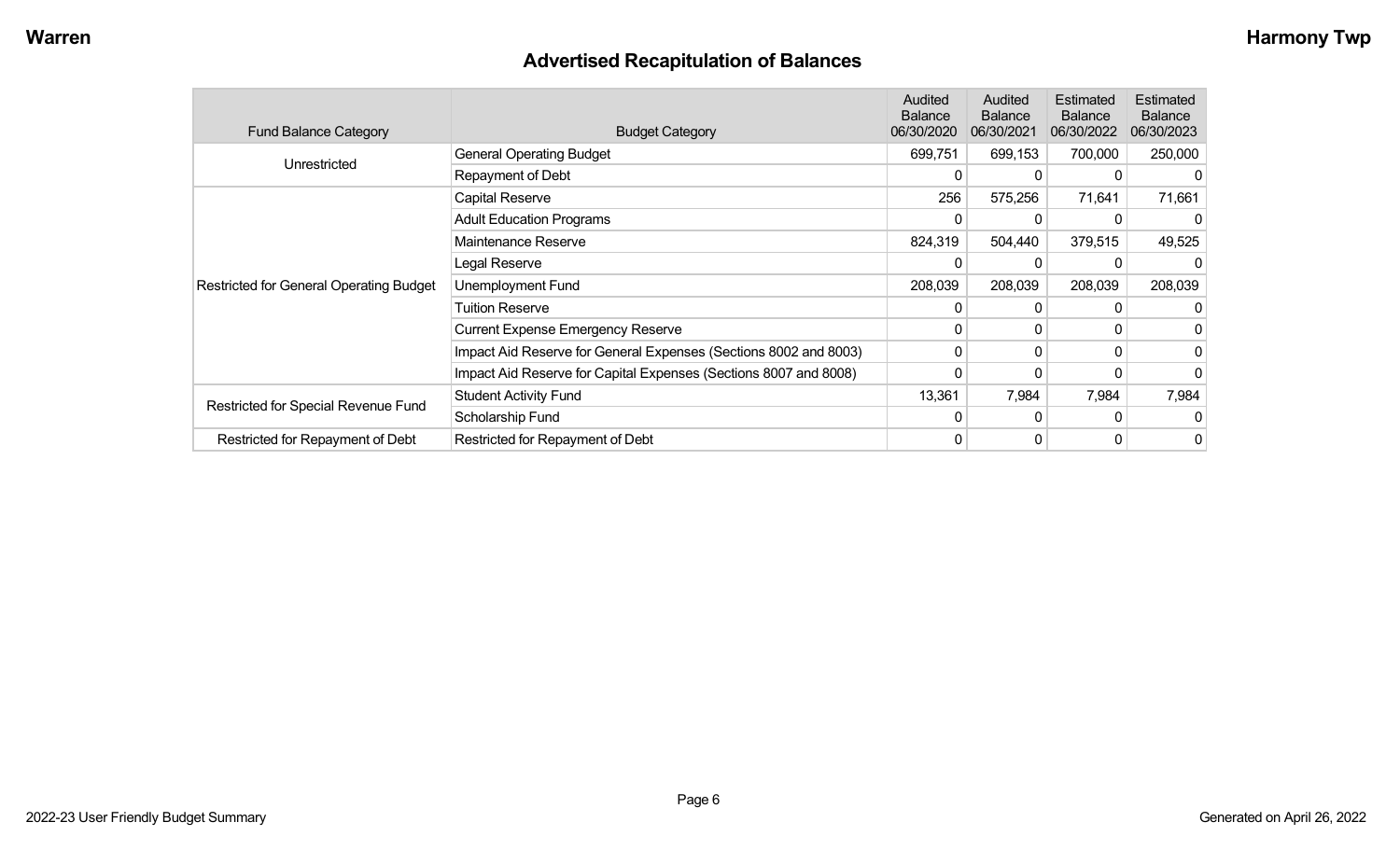#### **Advertised Per Pupil Cost Calculations**

| Per Pupil Cost Calculations                       | 2019-20<br><b>Actual Costs</b> | 2020-21<br><b>Actual Costs</b> | 2021-22<br><b>Original Budget</b> | 2021-22<br><b>Revised Budget</b> | 2022-23<br><b>Proposed Budget</b> |
|---------------------------------------------------|--------------------------------|--------------------------------|-----------------------------------|----------------------------------|-----------------------------------|
| <b>Total Budgetary Comparative Per Pupil Cost</b> | \$19,125                       | \$22,390                       | \$23,718                          | \$26,554                         | \$25,816                          |
| <b>Total Classroom Instruction</b>                | \$12,216                       | \$13,666                       | \$14,541                          | \$16,300                         | \$16,361                          |
| <b>Classroom-Salaries and Benefits</b>            | \$11,490                       | \$12,958                       | \$13,582                          | \$15,204                         | \$15,318                          |
| Classroom-General Supplies and Textbooks          | \$580                          | \$535                          | \$758                             | \$875                            | \$791                             |
| <b>Classroom-Purchased Services</b>               | \$146                          | \$174                          | \$202                             | \$222                            | \$252                             |
| <b>Total Support Services</b>                     | \$2,373                        | \$3,047                        | \$3,289                           | \$3,517                          | \$3,322                           |
| Support Services-Salaries and Benefits            | \$1,257                        | \$1,816                        | \$1,952                           | \$2,025                          | \$1,788                           |
| <b>Total Administrative Costs</b>                 | \$2,176                        | \$2,420                        | \$2,419                           | \$2,782                          | \$2,476                           |
| <b>Administration Salaries and Benefits</b>       | \$1,197                        | \$1,267                        | \$1,210                           | \$1,427                          | \$1,140                           |
| Total Operations and Maintenance of Plant         | \$2,223                        | \$3,134                        | \$3,277                           | \$3,740                          | \$3,446                           |
| Operations and Maintenance-Salaries and Benefits  | \$1,045                        | \$1,277                        | \$1,177                           | \$1,318                          | \$1,277                           |
| <b>Board Contribution to Food Services</b>        | \$0                            | \$0                            | \$0                               | \$0                              | \$0                               |
| <b>Total Extracurricular Costs</b>                | \$137                          | \$121                          | \$175                             | \$196                            | \$177                             |
| <b>Total Equipment Costs</b>                      | \$0                            | \$0                            | \$0                               | \$18                             | \$0                               |
| Legal Costs                                       | \$4                            | \$38                           | \$27                              | \$26                             | \$29                              |
| Employee Benefits as a percentage of salaries*    | 34.07%                         | 30.76%                         | 33.47%                            | 33.31%                           | 36.07%                            |

\*Does not include pension and social security paid by the State on-behalf of the district.

\*\*Federal and State funds in the blended resource school-based budgets.

The information presented in columns 1 through 3 as well as the related descriptions of the per pupil cost calculations are contained in the Taxpayers' Guide to Education Spending and can be found on the Department of Education's Internet website: http://www.state.nj.us/education/guide/. This publication is also available in the board office and public libraries. The same calculations were performed using the 2021-22 revised appropriations and the 2022-23 budgeted appropriations presented in this advertised budget. Total Budgetary Comparative Per Pupil Cost is defined as current expense exclusive of tuition expenditures, transportation, residential costs, and judgments against the school district. For all years it also includes the restricted entitlement aids. With the exception of Total Equipment Cost, each of the other per pupil cost calculations presented is a component of the total comparative per pupil cost, although all components are not shown.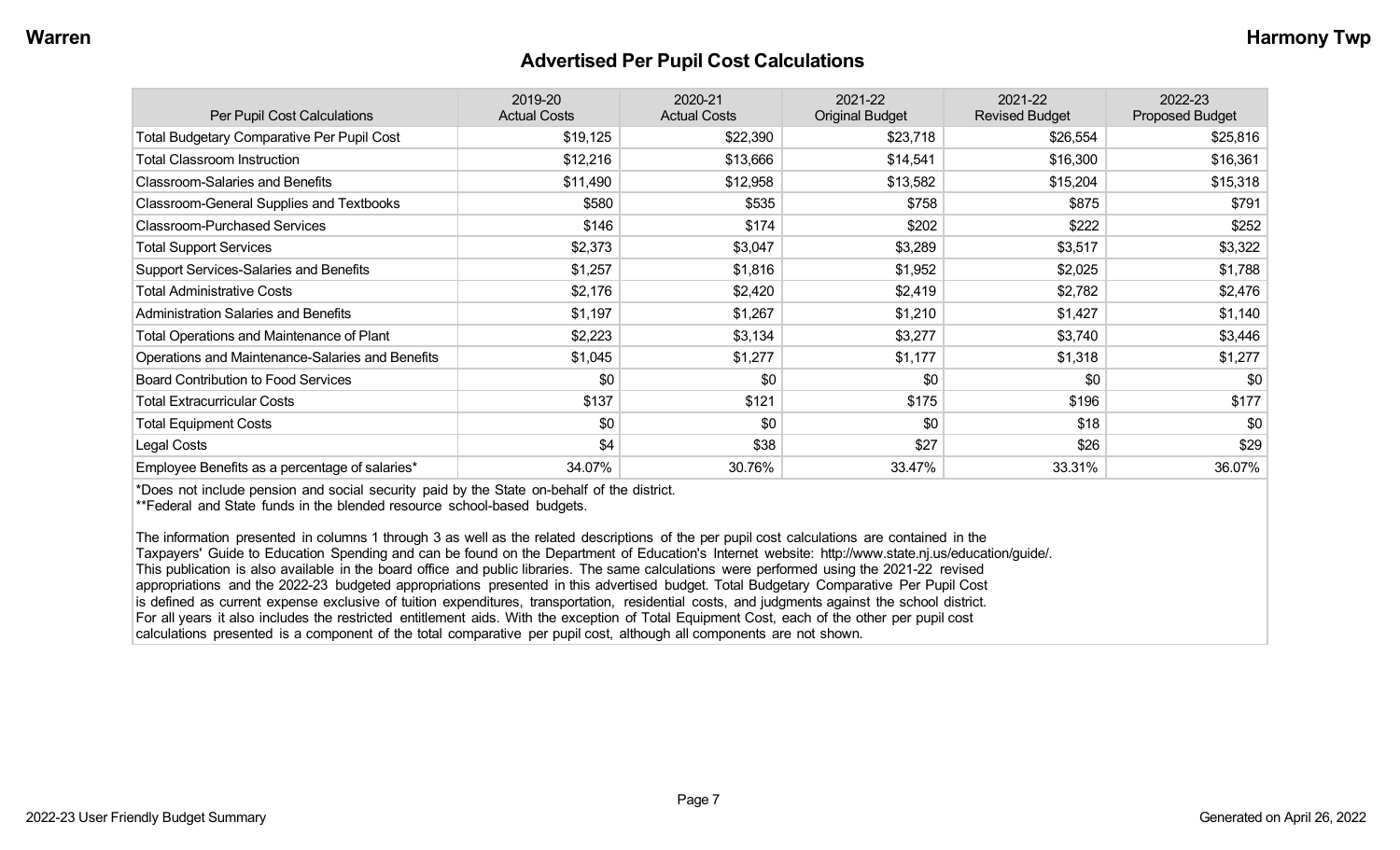# **Shared Services**

| <b>Shared Service Category Type</b>     | <b>Shared Service Category Description</b>                                       | Amount<br>Saved<br>(Optional) |
|-----------------------------------------|----------------------------------------------------------------------------------|-------------------------------|
| <b>Business Services</b>                | Business services shared with Belvidere                                          | 0                             |
| <b>Curriculum Services</b>              | Shared with cluster districts                                                    | $\Omega$                      |
| <b>Insurance Coverages and Benefits</b> | District is enrolled in NJSIG                                                    | $\Omega$                      |
| Municipal/Public Works                  | Snow removal is shared with the township                                         | $\Omega$                      |
| Purchasing                              | District participates in ACES and HCESC purchasing for power, utilities and fuel | $\Omega$                      |
| Social Worker/Psychologist              | Sharing all CST services through Belvidere with the entire cluster               | $\Omega$                      |
| Superintendent and Assistant Sup.       | Superintendent shared with Belvidere                                             | $\Omega$                      |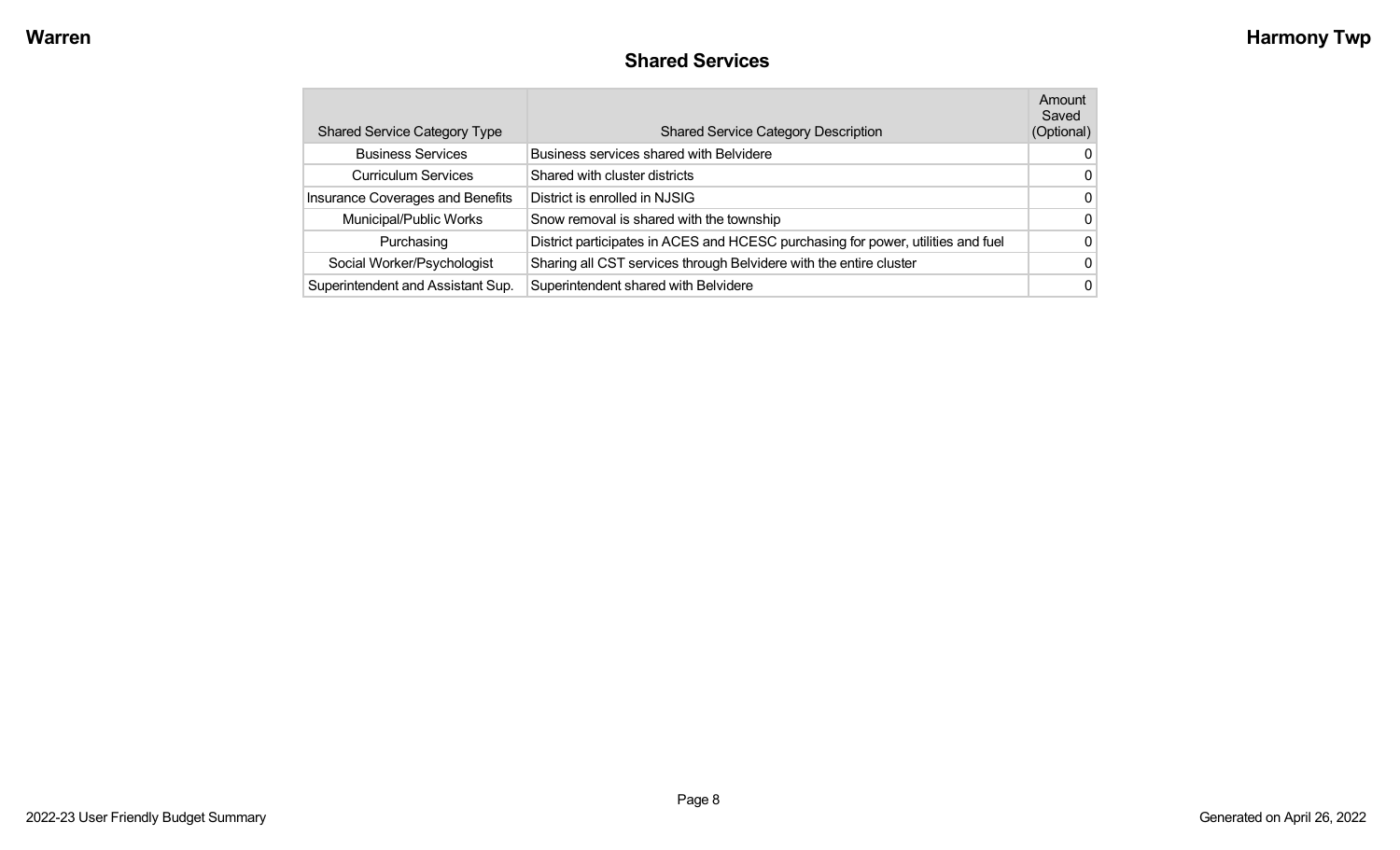#### **Estimated Tax Rates**

| Municipality     | Category                                                                                                           | Amount      |
|------------------|--------------------------------------------------------------------------------------------------------------------|-------------|
| Harmony Township | (A) General Fund School Levy                                                                                       | 6,255,541   |
|                  | (D) Total School Levy                                                                                              | 6,255,541   |
|                  | (B) Estimated Net Taxable Valuation (as of 10/01/21)                                                               | 479,023,028 |
|                  | (H) Estimated Equalized Valuation (as of 10/01/21)                                                                 | 594,830,297 |
|                  | (C) Estimated 2022-23 General Fund School Tax Rate, Without Repayment of Debt or Adjustments=100x(A)/(B)           | 1.3059      |
|                  | (F) Estimated 2022-23 Total School Tax Rate, With Repayment of Debt and Adjustments=100x(D)/(B)                    | 1.3059      |
|                  | (I) Estimated 2022-23 Equalized General Fund School Tax Rate, Without Repayment of Debt or Adjustments=100x(A)/(H) | 1.0517      |
|                  | (L) Estimated 2022-23 Equalized Total School Tax Rate, With Repayment of Debt and Adjustments=100x(D)/(H)          | 1.0517      |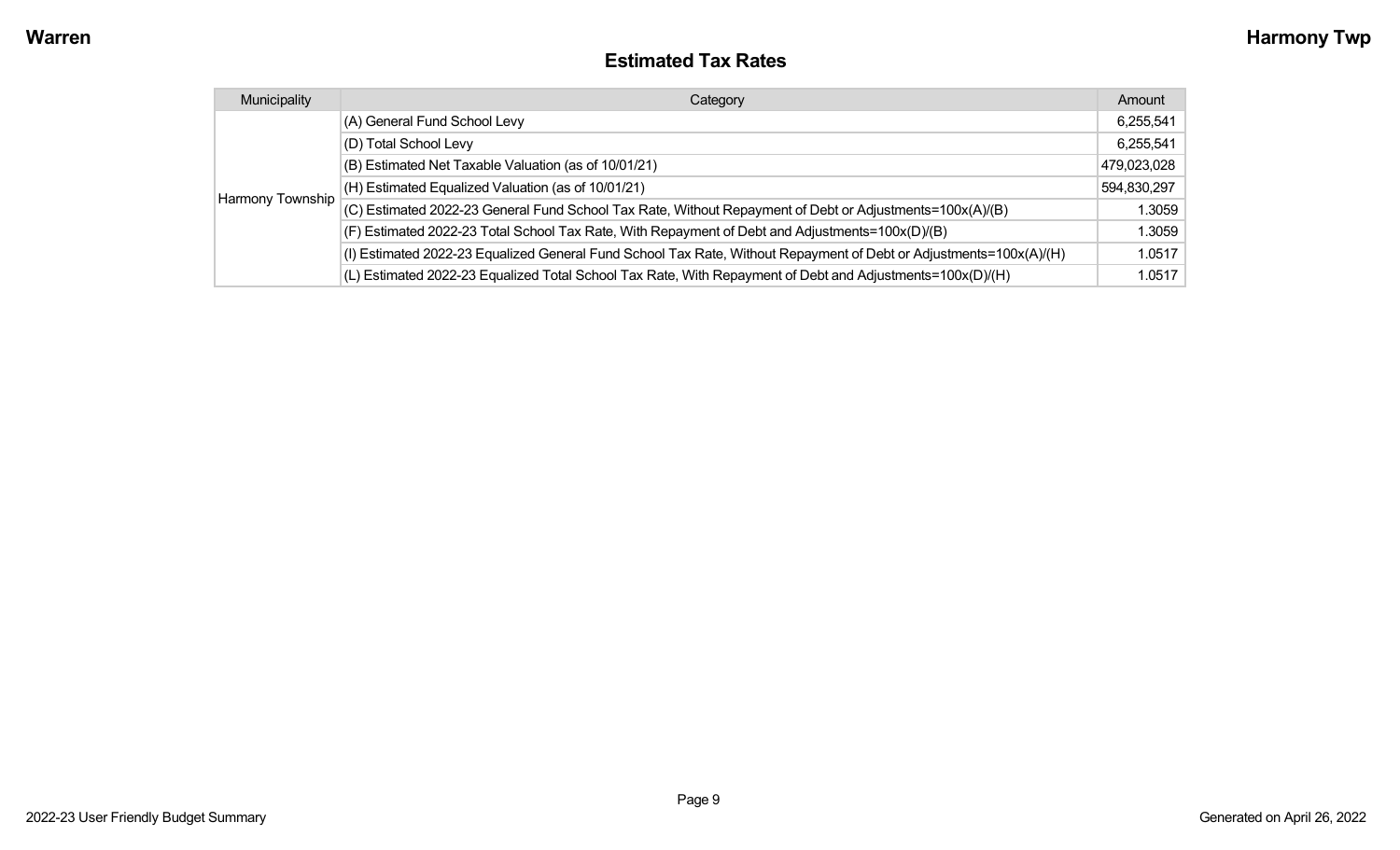| Name                 | Category                                                                                  | Measure                             |
|----------------------|-------------------------------------------------------------------------------------------|-------------------------------------|
|                      | <b>Job Title</b>                                                                          | Principal                           |
|                      | Job Title II                                                                              | None Reported                       |
|                      | <b>Base Annual Salary Amount</b>                                                          | \$100,985                           |
|                      | Full-Time Equivalent (FTE)                                                                | 1.0                                 |
|                      | Shared with Another District?                                                             | N                                   |
|                      | <b>Shared County</b>                                                                      | None Reported                       |
|                      | <b>Shared District</b>                                                                    | None Reported                       |
|                      | <b>Job Title Other District</b>                                                           | None Reported                       |
|                      | Member of Collective Bargaining Unit (CBU)?                                               | N                                   |
|                      | <b>Beginning Date of Contract</b>                                                         | 07/01/21                            |
|                      | <b>End Date of Contract</b>                                                               | 06/30/22                            |
|                      | <b>Contracted Number of Annual Work Days</b>                                              | 260                                 |
|                      | <b>Contracted Number of Annual Vacation Days</b>                                          | 20                                  |
|                      | Contracted Number of Annual Sick Days                                                     | 12                                  |
| <b>Brian Staples</b> | <b>Contracted Number of Annual Personal Days</b>                                          | 4                                   |
|                      | <b>Contracted Number of Annual Consulting Days</b>                                        | 0                                   |
|                      | Number of Other Contracted Non-Working Days                                               | $\Omega$                            |
|                      | Description of Other Contracted Non-Working Days                                          | None Reported                       |
|                      | <b>Total Allowances Amount</b>                                                            | \$1,980                             |
|                      | <b>Total Bonuses Amount</b>                                                               | \$0                                 |
|                      | <b>Total Stipends Amount</b>                                                              | \$0                                 |
|                      | District Contributions Above Teacher Contract for Insurance (Health, Dental, Life, Other) | \$0                                 |
|                      | District Contributions Above Teacher Contract for Retirement Plans                        | \$0                                 |
|                      | <b>Total Contractual Post-Employment Benefit Amount</b>                                   | \$15,268                            |
|                      | Contractual Post-Employment Benefit Description of Payout of Sick days                    | maximum at retirement               |
|                      | Contractual Post-Employment Benefit Description of Payout of Vacation days                | maximum at separation or retirement |
|                      | Contractual Post-Employment Benefit Description of Payout of Personal days                | N/A                                 |
|                      | Contractual Post-Employment Benefit Description of Other Benefits 1                       | None Reported                       |
|                      | Contractual Post-Employment Benefit Description of Other Benefits 2                       | None Reported                       |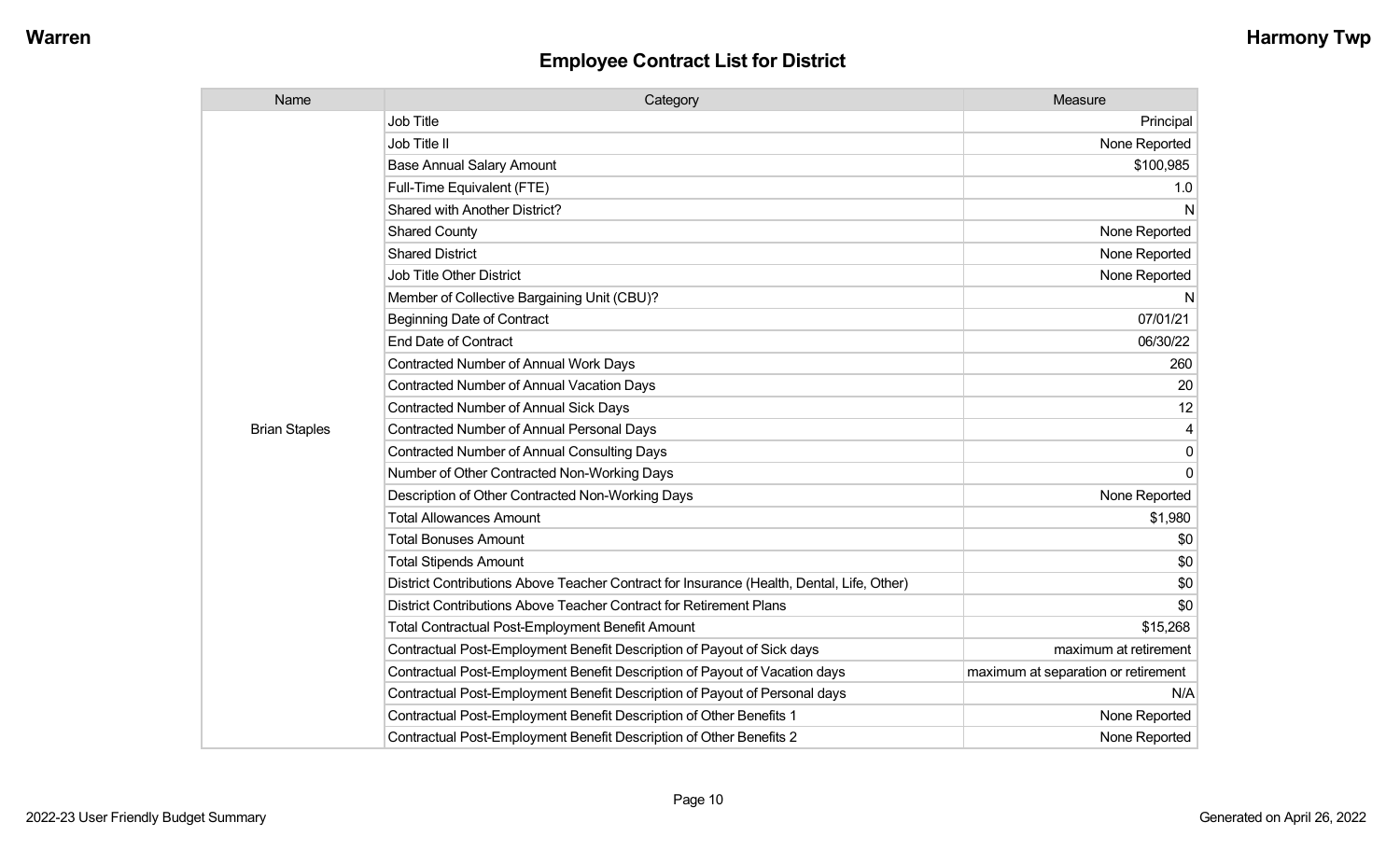| Name                             | Category                                                                                 | Measure                       |
|----------------------------------|------------------------------------------------------------------------------------------|-------------------------------|
|                                  | Contractual Post-Employment Benefit Description of Other Benefits 3                      | None Reported                 |
|                                  | Total Other/In-Kind Remuneration Amount                                                  | \$0                           |
|                                  | Description of Other/In-Kind Remuneration Annual Option to Buyback Sick Time in Cash     | None Reported                 |
|                                  | Description of Other/In-Kind Remuneration Annual Option to Buyback Vacation Time in Cash | None Reported                 |
|                                  | Description of Other/In-Kind Remuneration Annual Option to Buyback Personal Time in Cash | None Reported                 |
| <b>Brian Staples</b>             | Description of Other/In-Kind Remuneration Annual Option to Other Remuneration 1          | None Reported                 |
|                                  | Description of Other/In-Kind Remuneration Annual Option to Other Remuneration 2          | None Reported                 |
|                                  | Description of Other/In-Kind Remuneration Annual Option to Other Remuneration 3          | None Reported                 |
|                                  | <b>Additional Comment 1</b>                                                              | None Reported                 |
|                                  | <b>Additional Comment 2</b>                                                              | None Reported                 |
|                                  | <b>Additional Comment 3</b>                                                              | None Reported                 |
|                                  | <b>Job Title</b>                                                                         | Superintendent                |
|                                  | Job Title                                                                                | <b>Business Administrator</b> |
|                                  | Job Title II                                                                             | None Reported                 |
|                                  | Job Title II                                                                             | None Reported                 |
|                                  | <b>Base Annual Salary Amount</b>                                                         | \$0                           |
|                                  | <b>Base Annual Salary Amount</b>                                                         | \$0                           |
|                                  | Full-Time Equivalent (FTE)                                                               | 0.0                           |
|                                  | Full-Time Equivalent (FTE)                                                               | 0.0                           |
|                                  | Shared with Another District?                                                            | Y                             |
| <b>Shared Services Agreement</b> | Shared with Another District?                                                            | Y                             |
|                                  | <b>Shared County</b>                                                                     | 41                            |
|                                  | <b>Shared County</b>                                                                     | 41                            |
|                                  | <b>Shared District</b>                                                                   | 0280                          |
|                                  | <b>Shared District</b>                                                                   | 0280                          |
|                                  | <b>Job Title Other District</b>                                                          | Superintendent                |
|                                  | <b>Job Title Other District</b>                                                          | <b>Business Administrator</b> |
|                                  | Member of Collective Bargaining Unit (CBU)?                                              | N                             |
|                                  | Member of Collective Bargaining Unit (CBU)?                                              | N                             |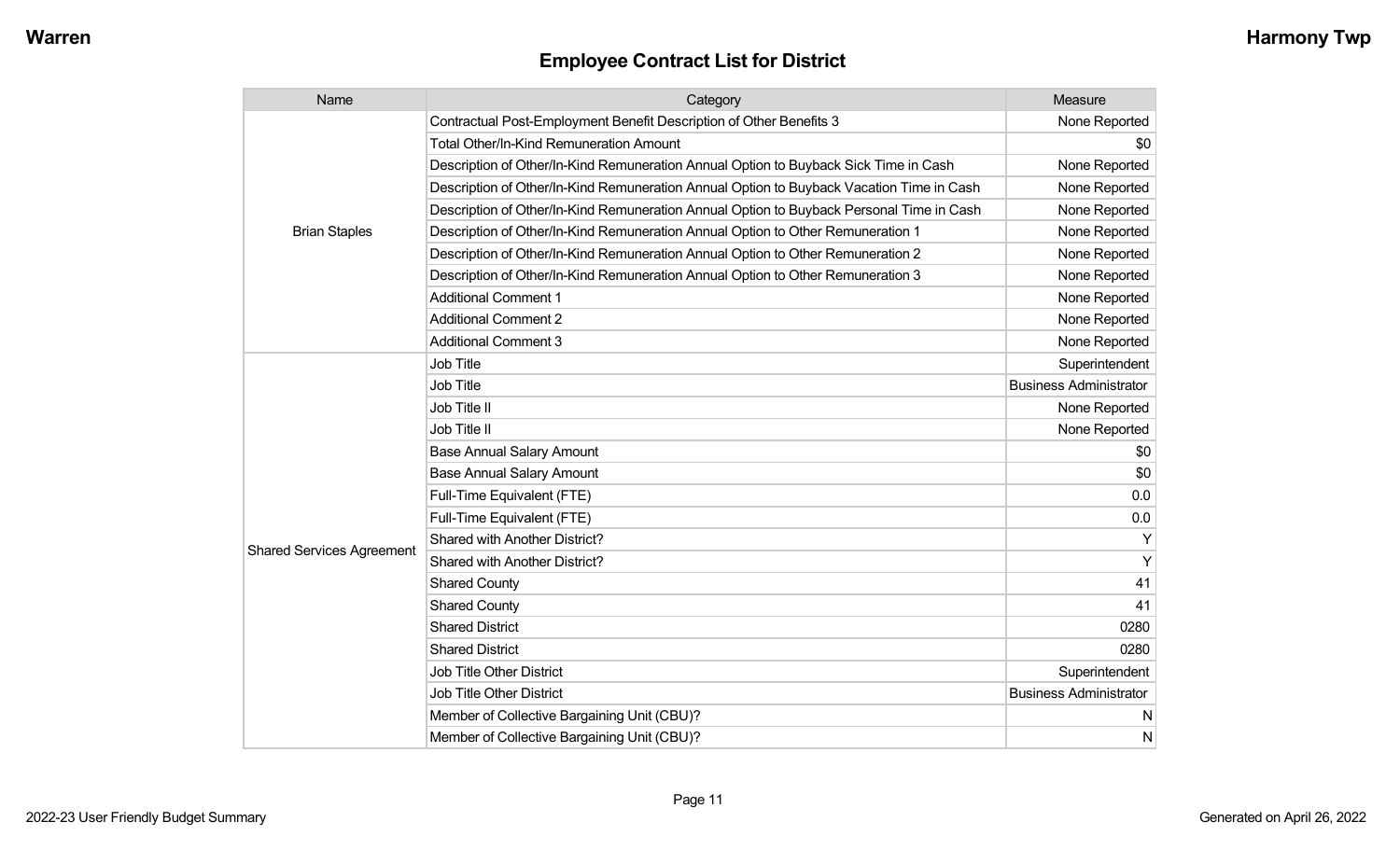| Name                             | Category                                                                                  | Measure       |
|----------------------------------|-------------------------------------------------------------------------------------------|---------------|
|                                  | <b>Beginning Date of Contract</b>                                                         | 07/01/17      |
|                                  | <b>Beginning Date of Contract</b>                                                         | 07/01/21      |
|                                  | <b>End Date of Contract</b>                                                               | 06/30/22      |
|                                  | <b>End Date of Contract</b>                                                               | 06/30/22      |
|                                  | Contracted Number of Annual Work Days                                                     | 260           |
|                                  | <b>Contracted Number of Annual Work Days</b>                                              | 260           |
|                                  | Contracted Number of Annual Vacation Days                                                 | 20            |
|                                  | <b>Contracted Number of Annual Vacation Days</b>                                          | 25            |
|                                  | Contracted Number of Annual Sick Days                                                     | 12            |
|                                  | <b>Contracted Number of Annual Sick Days</b>                                              | 12            |
|                                  | <b>Contracted Number of Annual Personal Days</b>                                          |               |
|                                  | Contracted Number of Annual Personal Days                                                 |               |
|                                  | <b>Contracted Number of Annual Consulting Days</b>                                        | $\mathbf 0$   |
|                                  | <b>Contracted Number of Annual Consulting Days</b>                                        | $\mathbf{0}$  |
| <b>Shared Services Agreement</b> | Number of Other Contracted Non-Working Days                                               | 0             |
|                                  | Number of Other Contracted Non-Working Days                                               | $\Omega$      |
|                                  | Description of Other Contracted Non-Working Days                                          | None Reported |
|                                  | Description of Other Contracted Non-Working Days                                          | None Reported |
|                                  | <b>Total Allowances Amount</b>                                                            | \$0           |
|                                  | <b>Total Allowances Amount</b>                                                            | \$0           |
|                                  | <b>Total Bonuses Amount</b>                                                               | \$0           |
|                                  | <b>Total Bonuses Amount</b>                                                               | \$0           |
|                                  | <b>Total Stipends Amount</b>                                                              | \$0           |
|                                  | <b>Total Stipends Amount</b>                                                              | $\$0$         |
|                                  | District Contributions Above Teacher Contract for Insurance (Health, Dental, Life, Other) | $\$0$         |
|                                  | District Contributions Above Teacher Contract for Insurance (Health, Dental, Life, Other) | \$0           |
|                                  | District Contributions Above Teacher Contract for Retirement Plans                        | \$0           |
|                                  | District Contributions Above Teacher Contract for Retirement Plans                        | \$0           |
|                                  | <b>Total Contractual Post-Employment Benefit Amount</b>                                   | \$0           |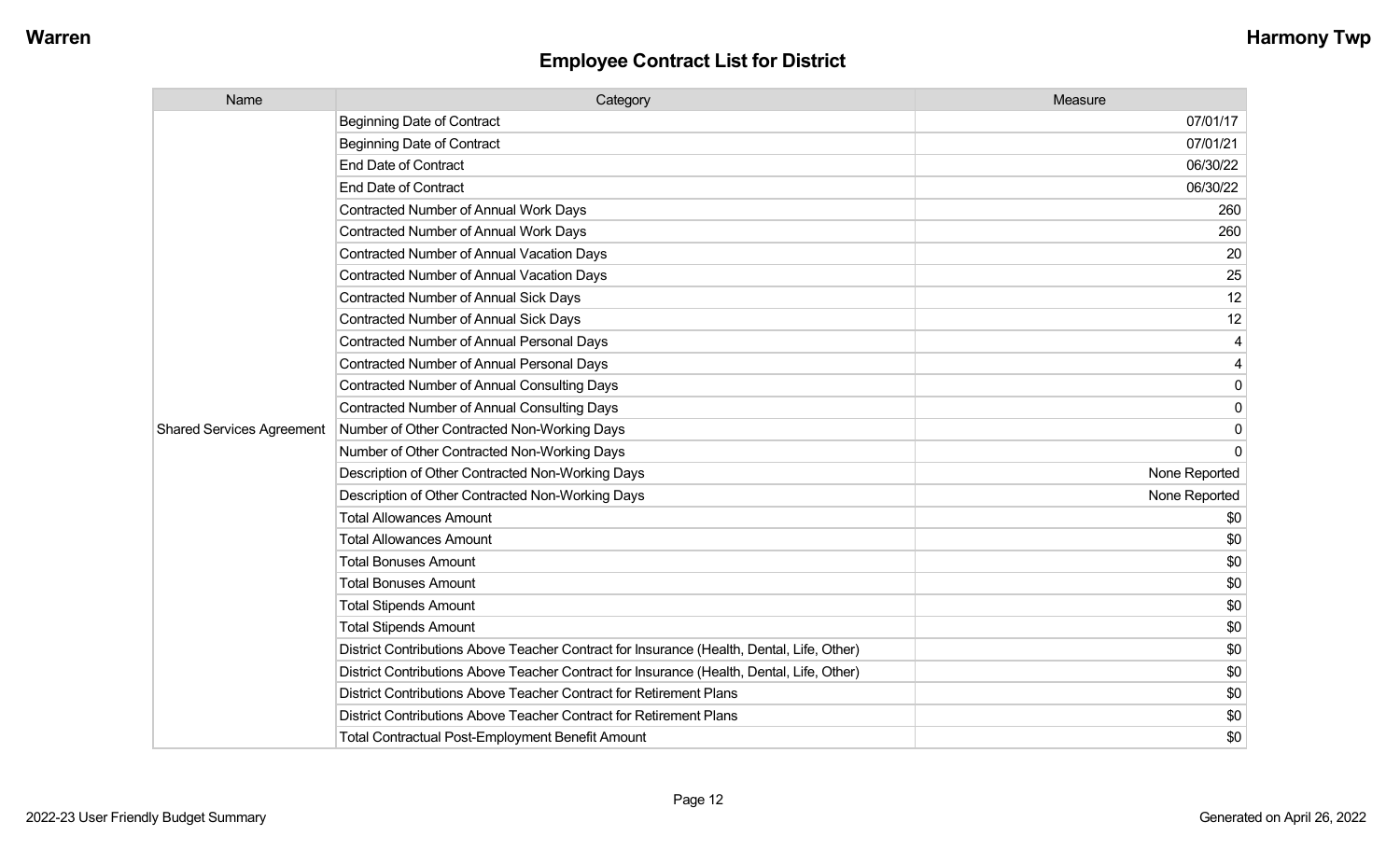| Name                             | Category                                                                                 | Measure                                           |
|----------------------------------|------------------------------------------------------------------------------------------|---------------------------------------------------|
| <b>Shared Services Agreement</b> | Total Contractual Post-Employment Benefit Amount                                         | \$0                                               |
|                                  | Contractual Post-Employment Benefit Description of Payout of Sick days                   | N/A                                               |
|                                  | Contractual Post-Employment Benefit Description of Payout of Sick days                   | N/A                                               |
|                                  | Contractual Post-Employment Benefit Description of Payout of Vacation days               | N/A                                               |
|                                  | Contractual Post-Employment Benefit Description of Payout of Vacation days               | N/A                                               |
|                                  | Contractual Post-Employment Benefit Description of Payout of Personal days               | N/A                                               |
|                                  | Contractual Post-Employment Benefit Description of Payout of Personal days               | N/A                                               |
|                                  | Contractual Post-Employment Benefit Description of Other Benefits 1                      | None Reported                                     |
|                                  | Contractual Post-Employment Benefit Description of Other Benefits 1                      | None Reported                                     |
|                                  | Contractual Post-Employment Benefit Description of Other Benefits 2                      | None Reported                                     |
|                                  | Contractual Post-Employment Benefit Description of Other Benefits 2                      | None Reported                                     |
|                                  | Contractual Post-Employment Benefit Description of Other Benefits 3                      | None Reported                                     |
|                                  | Contractual Post-Employment Benefit Description of Other Benefits 3                      | None Reported                                     |
|                                  | <b>Total Other/In-Kind Remuneration Amount</b>                                           | \$0                                               |
|                                  | Total Other/In-Kind Remuneration Amount                                                  | \$0                                               |
|                                  | Description of Other/In-Kind Remuneration Annual Option to Buyback Sick Time in Cash     | None Reported                                     |
|                                  | Description of Other/In-Kind Remuneration Annual Option to Buyback Sick Time in Cash     | None Reported                                     |
|                                  | Description of Other/In-Kind Remuneration Annual Option to Buyback Vacation Time in Cash | None Reported                                     |
|                                  | Description of Other/In-Kind Remuneration Annual Option to Buyback Vacation Time in Cash | None Reported                                     |
|                                  | Description of Other/In-Kind Remuneration Annual Option to Buyback Personal Time in Cash | None Reported                                     |
|                                  | Description of Other/In-Kind Remuneration Annual Option to Buyback Personal Time in Cash | None Reported                                     |
|                                  | Description of Other/In-Kind Remuneration Annual Option to Other Remuneration 1          | None Reported                                     |
|                                  | Description of Other/In-Kind Remuneration Annual Option to Other Remuneration 1          | None Reported                                     |
|                                  | Description of Other/In-Kind Remuneration Annual Option to Other Remuneration 2          | None Reported                                     |
|                                  | Description of Other/In-Kind Remuneration Annual Option to Other Remuneration 2          | None Reported                                     |
|                                  | Description of Other/In-Kind Remuneration Annual Option to Other Remuneration 3          | None Reported                                     |
|                                  | Description of Other/In-Kind Remuneration Annual Option to Other Remuneration 3          | None Reported                                     |
|                                  | <b>Additional Comment 1</b>                                                              | 21-22 estimated share of Superintendent agreement |
|                                  | <b>Additional Comment 1</b>                                                              | 21-22 business service agreement                  |